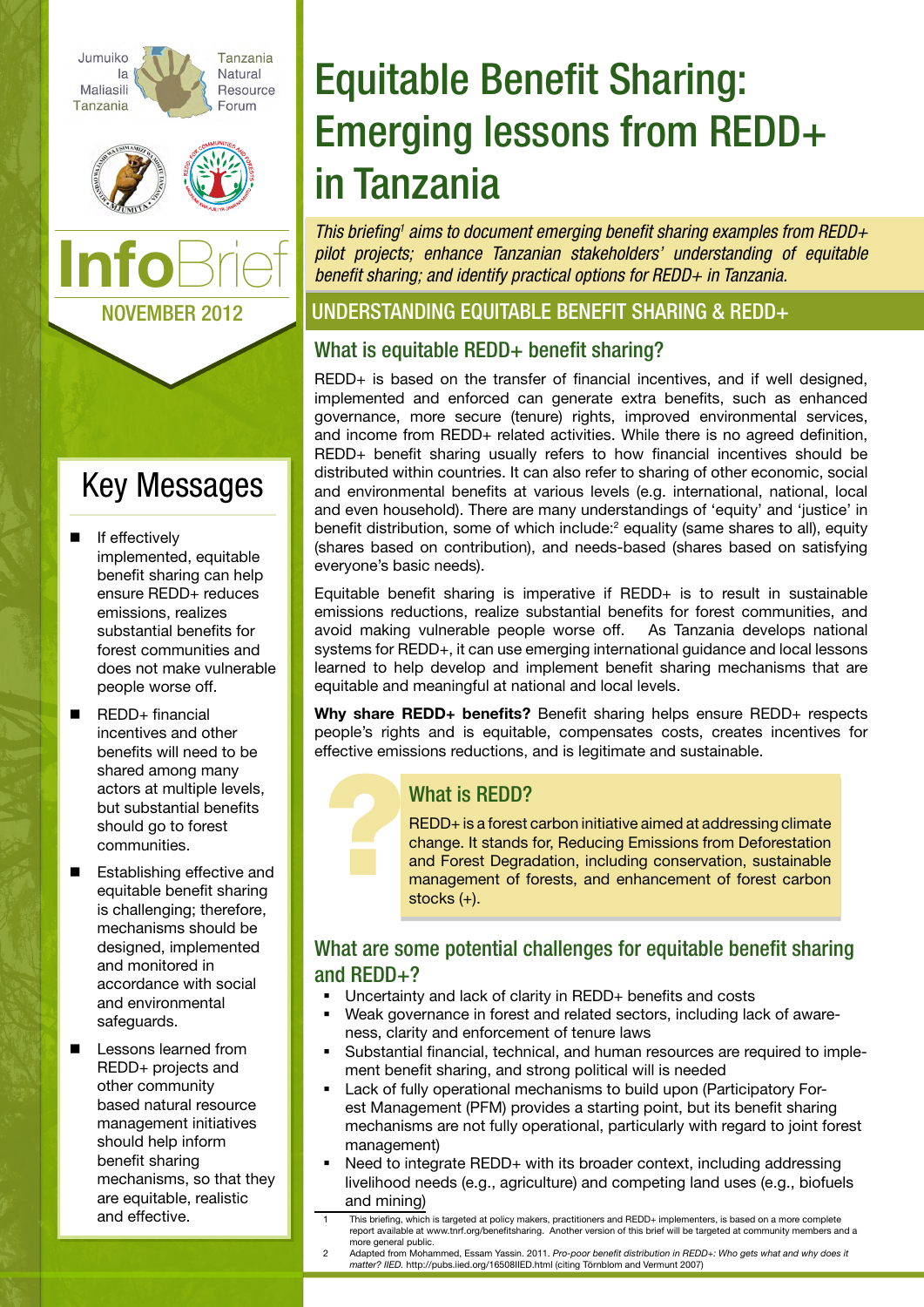What lessons can we build on? There are emerging experiences from REDD+ pilot projects, as well as existing (positive and negative) lessons from community based natural resource management (CBNRM) and payment for environmental services schemes.

### The benefits & costs to be Shared

Benefits: REDD+ can generate financial incentives, as well as co-benefits like enhanced governance, increased rights and tenure security and improved environmental services.

Costs: Benefit sharing mechanisms should consider the following costs and risks:<sup>3</sup>

- *Opportunity costs:* Value of benefits forgone in preventing activities to increase carbon stocks, e.g. restricting access to agriculture land or forest resources used for livelihoods or sale.
- *Implementation costs:* Direct costs of implementing measures to address deforestation and degradation, e.g. land use planning, land tenure reform, governance reform, and improved forest management.
- *Transaction costs:* Costs in conducting REDD+ operations, e.g. programme design, negotiations, and monitoring (carbon, safeguards).

What will net benefits be in reality, and for whom? Estimated carbon credit payments often range between \$5 and \$10 /tCO<sub>2</sub>e, though can be much lower and may be volatile. Co-benefits can be highly valuable, though are more difficult to calculate. Benefits and co-benefits can also be mutually reinforcing. For example, governance improvements from implementing REDD+ can in turn enhance REDD+ effectiveness and carbon revenues. But real REDD+ benefits and costs and their relation to one another are uncertain. Benefits are likely to change over time and across contexts, and vary in how they accrue (or fail to accrue) to forest communities, women, and others.

### DETERMINING WHO SHOULD BENEFIT AND HOW

The draft National REDD+ Strategy (June 2012) does not itself establish a benefit sharing mechanism, but seeks to guide development of "fair and transparent REDD+ financial mechanism and incentive schemes", and states that a National REDD+ Trust Fund will "consolidate and distribute funds". It also recognizes "equity in co-benefit sharing" as an objective of REDD+ governance.

Who should REDD+ benefit? There are many REDD+ actors, but forest dependent communities should be the primary beneficiaries. Eligibility criteria should ensure REDD+ fully compensates - and wherever possible further benefits - those who bear the costs, particularly local communities. Financial incentives will be limited, and criteria may need to balance inclusiveness and performance. Eligibility criteria for pilot benefit sharing arrangements include performance, tenure, contribution and equality.

Should benefit sharing be set in law? Unclear or poorly enforced laws make people vulnerable to losing out on benefits. But laws that are too prescriptive can limit local actors' ability to adapt mechanisms to their circumstances. Therefore, benefit sharing can be strengthened if supported by law, but allow flexibility for locally defined processes. The question of whether new, REDD+ specific laws are needed in Tanzania remains open.

How can benefits be distributed between levels in Tanzania? While a National Trust Fund will be established<sup>4</sup>, a mechanism for distributing REDD+ revenues across levels in Tanzania has not yet been developed. Table 1 outlines some potential options,<sup>5</sup> each requiring careful design and good governance. In each case, individual communities can choose to aggregate their carbon to minimize transaction costs. Several REDD+ pilot projects are providing examples of how such aggregation could be governed.



*photo courtesy of TFCG*



► Community members gather - including men, women, youths and children - for decisionmaking as part of the trial payment process in Lindi - *photo courtesy of TFCG*

4 See draft Tanzania National REDD+ Strategy (June 2012) www.reddtz.org/other\_

- Adapted from Pagiola and Bosquet (2009). Estimating the Costs of REDD at the Country Level. World Bank Forest Carbon Partnership Facility Version 2.2 – 22 Septem
- docs/2ND\_DRAFT\_NATIONAL\_REDD\_STRATEGY.pdf 5 Drawing on Peskett, Leo. 2011. *Benefit sharing in REDD+: Exploring the implications for poor and vulnerable people.* World Bank/REDD-net. [http://redd-net.org/resource](http://redd-net.org/resource-library/Benefit+sharing+in+REDD%2B%3A+Exploring+the+implications+for+poo)[library/Benefit+sharing+in+REDD%2B%3A+Exploring+the+implications+for+poo](http://redd-net.org/resource-library/Benefit+sharing+in+REDD%2B%3A+Exploring+the+implications+for+poo)... and discussions with REDD+ pilot projects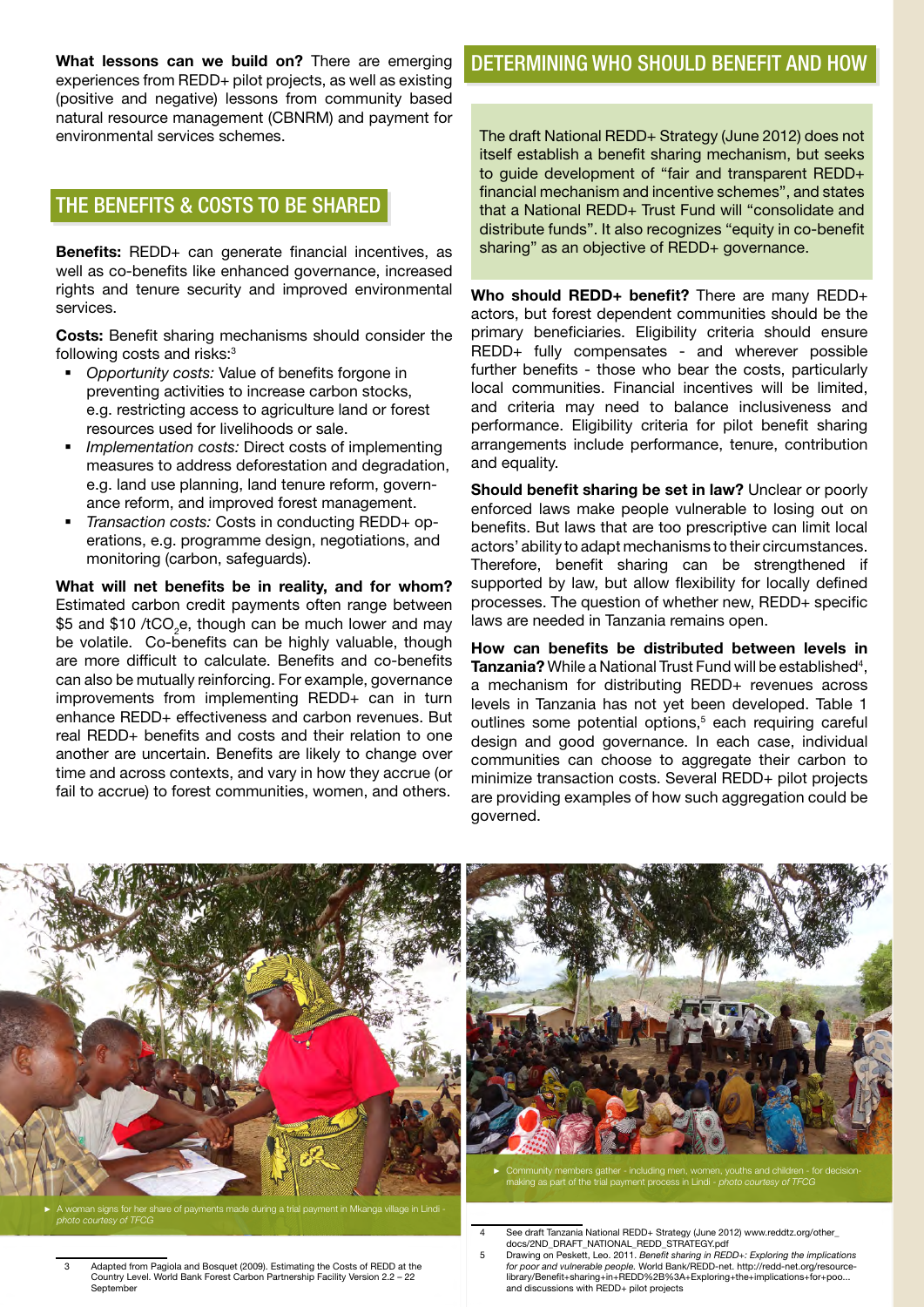| Table 1: Transferring between international, national and local levels in Tanzania                                                                                       |                                                                                                                                                                                       |                                                                                                                                                                                                     |  |  |  |
|--------------------------------------------------------------------------------------------------------------------------------------------------------------------------|---------------------------------------------------------------------------------------------------------------------------------------------------------------------------------------|-----------------------------------------------------------------------------------------------------------------------------------------------------------------------------------------------------|--|--|--|
| <b>Option</b>                                                                                                                                                            | <b>Possible strengths</b>                                                                                                                                                             | <b>Possible challenges</b>                                                                                                                                                                          |  |  |  |
| <b>National approach (a): International</b><br>carbon payments collected centrally and<br>distributed directly to eligible local actors<br>(or their aggregation bodies) | May avoid governance<br>problems, payment delays,<br>and transaction costs in<br>existing decentralized system                                                                        | Fund transaction costs will have to be minimized<br>for greatest benefits reach local actors;<br>Regulation of organizations accessing fund will<br>need to balance flexibility and standardization |  |  |  |
| National approach (b): International<br>carbon payments collected centrally and<br>distributed through existing regional and<br>local government system (as in PFM)      | May minimize implementation<br>costs by following<br>established channels; Best<br>leverage technical support of<br><b>District Government</b>                                        | REDD+ payments may face governance and<br>payments distributions problems (as with PFM),<br>which can undermine REDD+ effectiveness;<br>Transaction costs may be highest                            |  |  |  |
| Project approach: individual projects/<br>actors (or their aggregation bodies)<br>directly access international carbon<br>investors                                      | Some contributing<br>communities may most<br>directly and substantially<br>benefit, including by avoiding<br>transaction costs of a<br>centralized system                             | Multiple, uncoordinated project could introduce<br>challenges to ensuring robust national carbon<br>MRV and consistent safeguards implementation<br>and monitoring                                  |  |  |  |
| Nested approached: Hybrid approach<br>including elements of national and<br>project (/sub-national) approaches.                                                          | Can allow substantial<br>financial benefits for<br>communities and incentives<br>for deforestation while<br>incorporating robust national<br>carbon MRV and safeguards<br>application | May involve relatively complex governance<br>arrangements and relatively high transaction costs                                                                                                     |  |  |  |

How should benefits be shared within communities? The Tanzania pilot benefit sharing mechanisms vary in how benefits are governed and shared within communities. Below are some emerging experiences on making payments to communities, households and/or individuals.

| Table 2: Distributing benefits to the community, households, or individuals                                      |                                                                                                                                                                                                                                                                             |                                                                                                                                                                                                                                                                         |  |  |  |
|------------------------------------------------------------------------------------------------------------------|-----------------------------------------------------------------------------------------------------------------------------------------------------------------------------------------------------------------------------------------------------------------------------|-------------------------------------------------------------------------------------------------------------------------------------------------------------------------------------------------------------------------------------------------------------------------|--|--|--|
| (Source: Adapted from Mohammed 2011, based on discussions with pilot project staff)                              |                                                                                                                                                                                                                                                                             |                                                                                                                                                                                                                                                                         |  |  |  |
| <b>Distribution to:</b>                                                                                          | <b>Possible advantages</b>                                                                                                                                                                                                                                                  | <b>Possible limitations</b>                                                                                                                                                                                                                                             |  |  |  |
| <b>Community as</b><br>a whole, e.g., for<br>use in community<br>development<br>projects                         | May enhance overall impact of small<br>payments<br>Projects can benefit most vulnerable<br>$\bullet$<br>Governance (/social capital) benefits where<br>$\bullet$<br>communities collectively govern funds                                                                   | • Less individual choice/ autonomy in use of funds<br>May lose out on some multiplier effects<br>Communal projects may introduce management<br>costs and governance challenges<br>Most (or most vulnerable) community members<br>may not benefit from selected projects |  |  |  |
| <b>Households</b><br>(HH), e.g., to<br>one household<br>member for use by<br>household                           | As compared to community funds:<br>More autonomy and flexibility<br>Can more directly target eligible people<br>Can be more direct link/ incentive between<br>conservation contributions and benefits <sup>6</sup>                                                          | • Payments may be small divided at HH level<br>Risk of 'capture' by single HH member, and<br>٠<br>changes in HH composition, can make it difficult<br>to reach most vulnerable<br>Governing the distribution of funds may be<br>challenging                             |  |  |  |
| Individuals, e.g.,<br>as an individual<br>payment to each<br>village resident<br>(e.g., women, men,<br>children) | • Avoids elite capture in community or HHs<br>• Greatest individual control /flexibility<br>• Most directly target eligible people<br>Direct conservation - benefits link,<br>$\bullet$<br>with possible additional incentives for<br>participation and improved governance | Payments may be smallest divided at individual<br>level<br>May be challenges governing distribution of<br>funds                                                                                                                                                         |  |  |  |

Sharing benefits beyond project boundaries? It will sometimes be important to share benefits with actors not *directly* involved in REDD+ projects, such as villages outside the project area that will bear some of its costs (e.g., forest access restrictions) and/or impact its effectiveness (e.g., leakage control).

Integrating safeguards? Benefit sharing mechanisms should be designed, implemented and monitored in accordance with REDD+ environmental and social safeguards, such as: full and effective participation; good governance, including transparency and accountability; gender equality; respect for human rights; land, forest and carbon tenure security; capacity; dispute resolution; monitoring; and sustainability.

Next steps towards establishing equitable benefit sharing? Next steps may include: continued learning and consultation, clarifying options and policy needs, identifying resources, and integrating and harmonizing benefit sharing with broader REDD+ and forest governance initiatives.

<sup>6</sup> Mahanty, S., Burslem, K. and Lee, E. 2007. [A fair share? Experiences in Benefit Sharing from Communtiy-Managed Resources in Asia](http://redd-net.org/resource-library/A+fair+share%3F+Experiences+in+Benefit+Sharing+from+Communtiy-...). RECOFTC. http://www.recoftc.org/site/uploads/ content/pdf/A\_Fair\_Share\_85.pdf